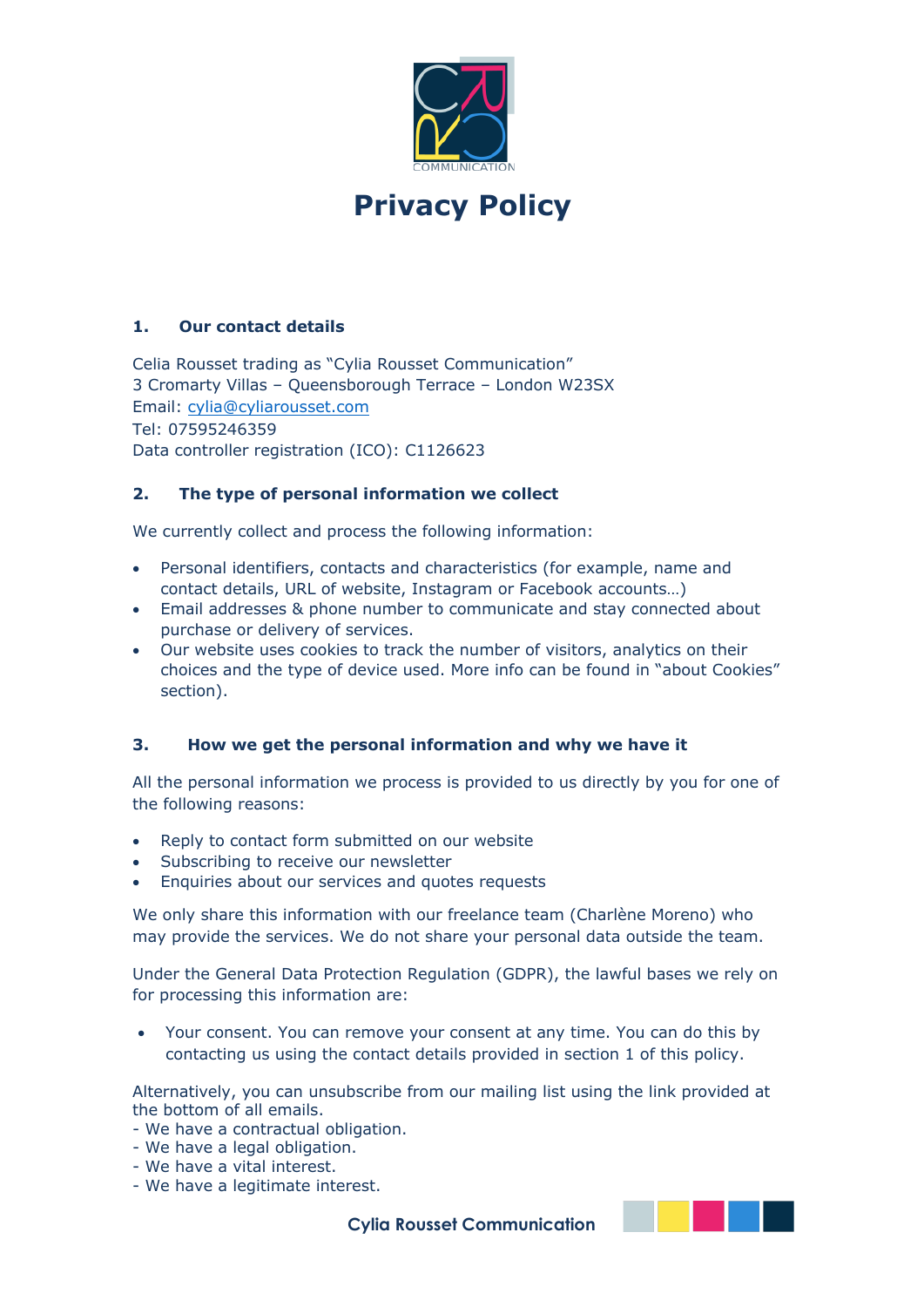

# **4. How we store your personal information**

Your information is securely stored on our marketing software called Mailchimp. Find their Privacy Statement following the link below: https://www.intuit.com/privacy/statement/

Our website https://www.cyliarousset.com/ also processes personal data via the contact form.

We keep all your personal data for the minimum period possible. To comply with legislation this is 7 years after you cease being a customer. We will then dispose of your information by deleting you from our database.

# **5. Your data protection rights**

Under data protection law, you have rights including:

- Right of access You have the right to ask us for copies of your personal information.
- Right to rectification You have the right to ask us to rectify personal information you think is inaccurate and/or ask us to complete information you think is incomplete.
- Right to erasure You have the right to ask us to erase your personal information in certain circumstances.
- Right to object to processing You have the right to object to the processing of your personal information in certain circumstances.
- Right to restriction of processing You have the right to ask us to restrict the processing of your personal information in certain circumstances.
- Right to data portability You have the right to ask that we transfer the personal information you gave us to another organisation, or to you, in certain circumstances.

You are not required to pay any charge for exercising your rights. If you make a request, we have one month to respond to you. If you wish to make a request, please contact us using the details provided in section 1 of this policy.

## **6. Complain**

If you have any concerns about our use of your personal information, you can make a complaint to us at:

Name: Cylia Rousset Address: 3 Cromarty Villas – Queensborough Terrace – London W23SX Tel: 07595246359 E-mail: cylia@cyliarousset.com